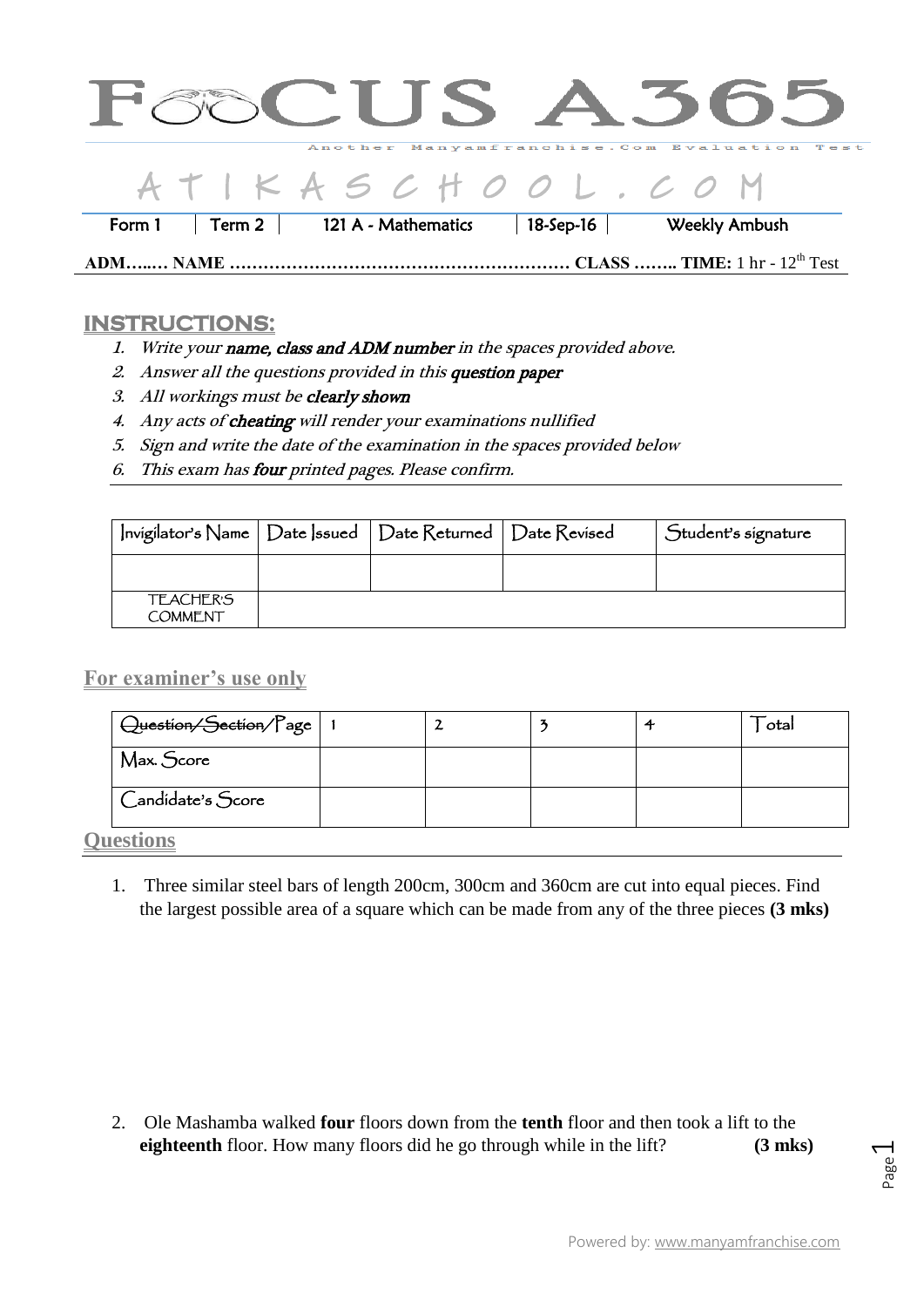a. It takes  $1\frac{1}{2}$  $\frac{1}{2}$  days to make a toy train. How many such toys can be made in two weeks? **(2 mks)**

b. An integer P is two thirds of another and their difference is 10. Find the two integers. **(3 mks)**

c. An alloy is to be made by combining copper and alluminium in the ratio 3:8. If there is 39Kg of copper, how much aluminium is required to make the alloy? **(3 mks)**

d. John is twice as old as his brother Kogo, and their sister Jane is 7 years younger than Kogo. Write down an expression for the sum of their ages **(3 mks)**

Page  $\sim$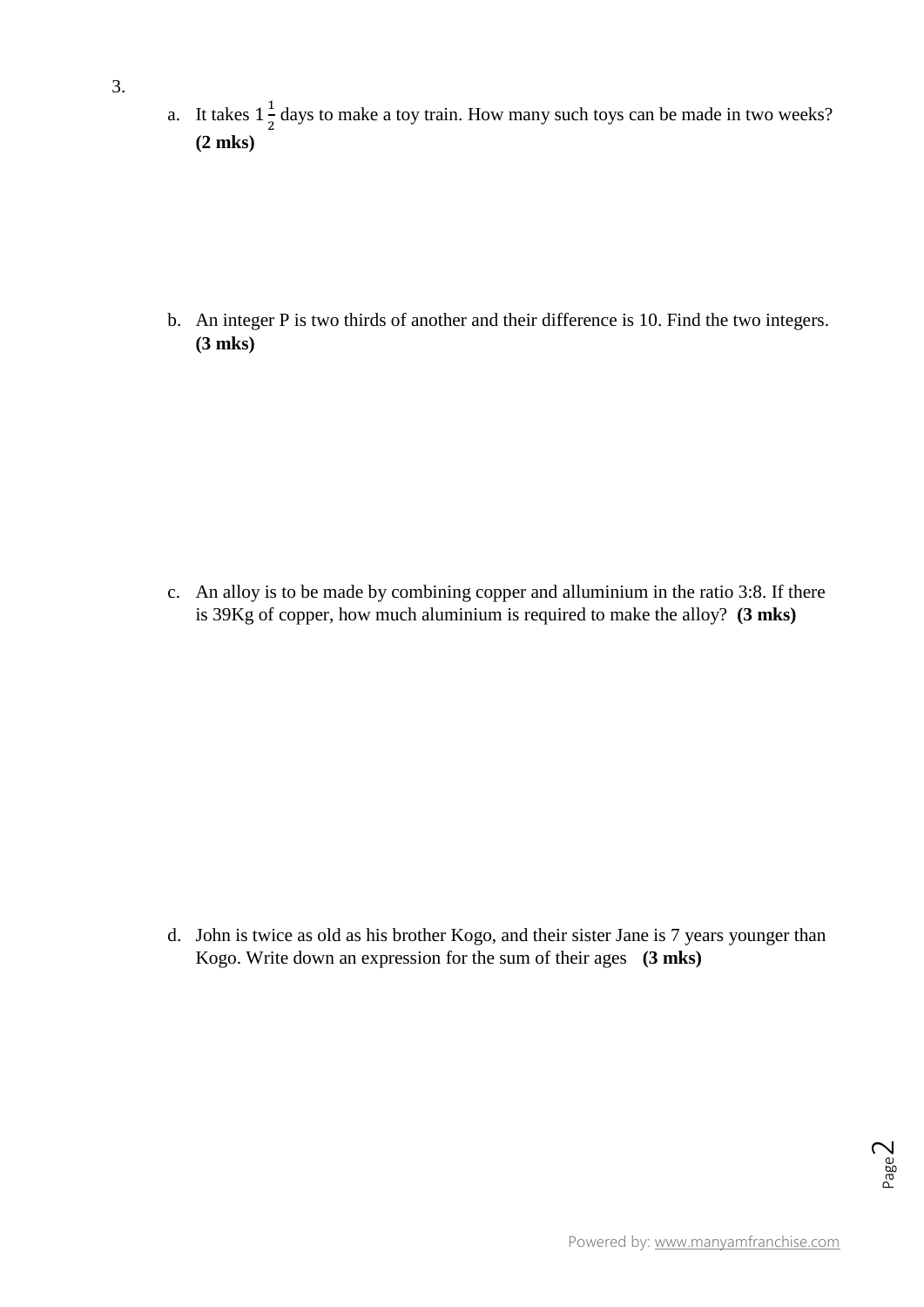a. Two rings of diameter 9 CM and 12 CM are cut and joined to make one large ring. Find the radius of this ring **(3 mks)**

b. A bicycle wheel turns 15 times to cover a distance of 66M. find the radius of the wheel use  $\pi = \frac{2}{5}$ 7 **(2 mks)**

5. The diagram below represents a lounge room in a house. The walls and the ceiling are to be printed



a. Find the area of the walls of the lounge **(3 mks)**

Page ന